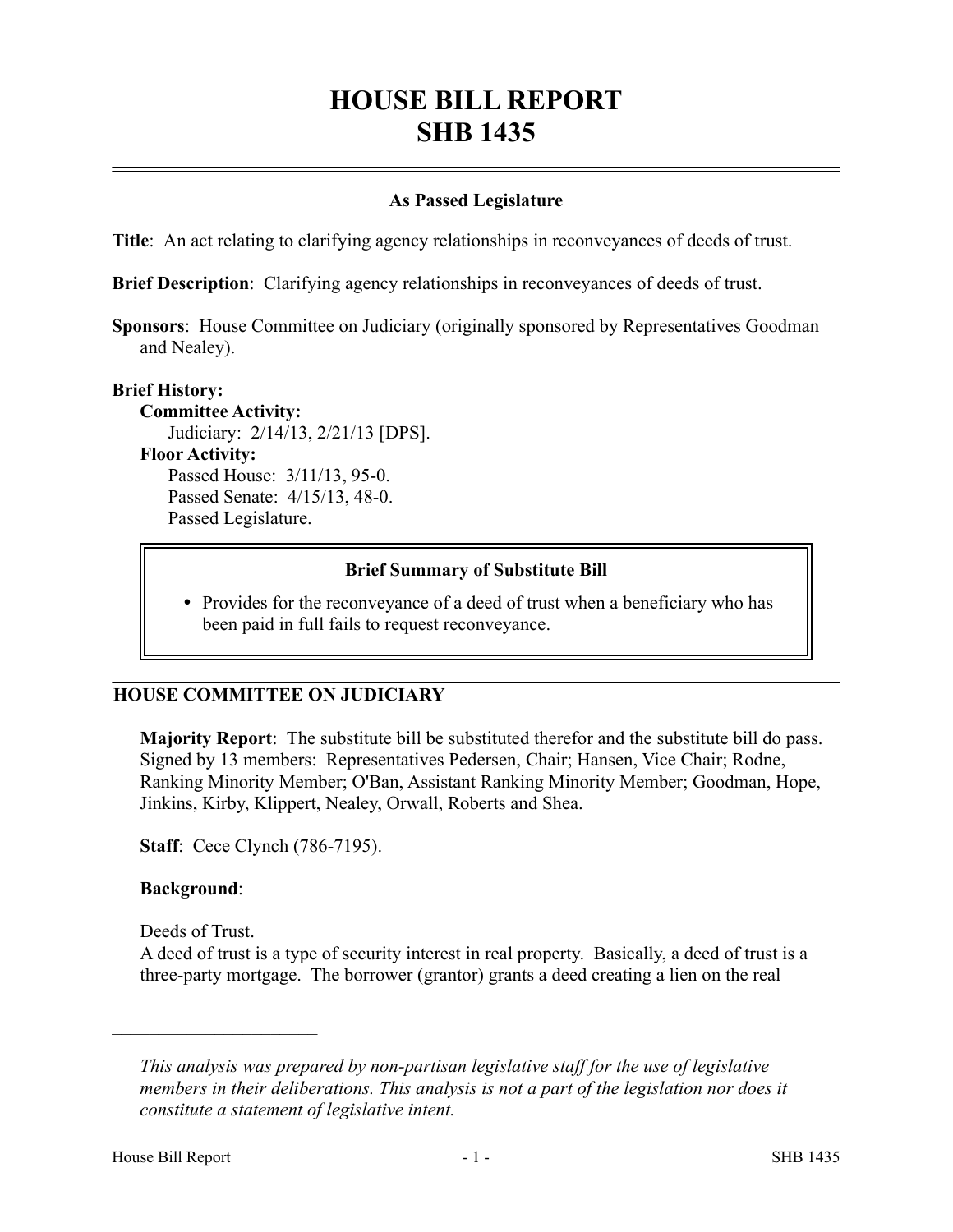property to a third party (trustee) who holds the deed in trust as security for an obligation due to the lender (beneficiary).

A trustee must reconvey all or any part of the property encumbered by the deed of trust to the person entitled thereto upon:

- written request of the beneficiary; *or*
- satisfaction of the obligation secured and written request for reconveyance made by the beneficiary or the person entitled thereto.

The deeds of trust statutes do not specify a particular time frame for reconveyance. However, unless specifically provided for otherwise, deeds of trust are subject to all the laws relating to mortgages on real property. Under the mortgage laws, when the amount on a mortgage is paid and at the request of any person interested in the property, the mortgagee must execute an instrument in writing acknowledging that the mortgage has been satisfied. Upon request, the written instrument must be recorded in the county where the property is located. If a mortgagee fails to acknowledge satisfaction of the mortgage within 60 days from the date of the request, the mortgagee is liable to the mortgagor for damages and a reasonable attorney's fee, to be recovered in court.

### Trustee.

The following persons and entities may act as a trustee of a deed of trust: title insurance companies; attorneys; a variety of business entities; a variety of banks; and any agency or instrumentality of the federal government.

The trustee may resign at its own election or be replaced by the beneficiary. If a trustee is not appointed in the deed of trust, or upon the resignation, incapacity, disability, absence, or death of the trustee, or the election of the beneficiary to replace the trustee, the beneficiary appoints a trustee or a successor trustee. Only upon recording the appointment in each county in which the deed of trust is recorded, does the successor trustee become vested with all powers of an original trustee.

A trustee has no fiduciary duty or obligation to the grantor or other persons having an interest in the property. The trustee does, however, have a duty of good faith to the borrower, beneficiary, and grantor.

### **Summary of Substitute Bill**:

### Reconveying a Deed of Trust.

The reference to "trustee" is changed to "trustee of record," and it is the trustee of record that has the obligation to reconvey upon written request of the beneficiary or satisfaction of the obligation secured and written request for reconveyance made by the beneficiary or the person entitled thereto.

New provisions are added for situations in which the beneficiary has received payment as set forth in its demand statement but fails to request reconveyance within the 60-day period specified under the mortgage laws. A title insurance company or agent, a licensed escrow agent, or an attorney admitted to practice in Washington, who has paid the demand in full from escrow, may act as agent (and is hereafter referred to as "agent"), for the person entitled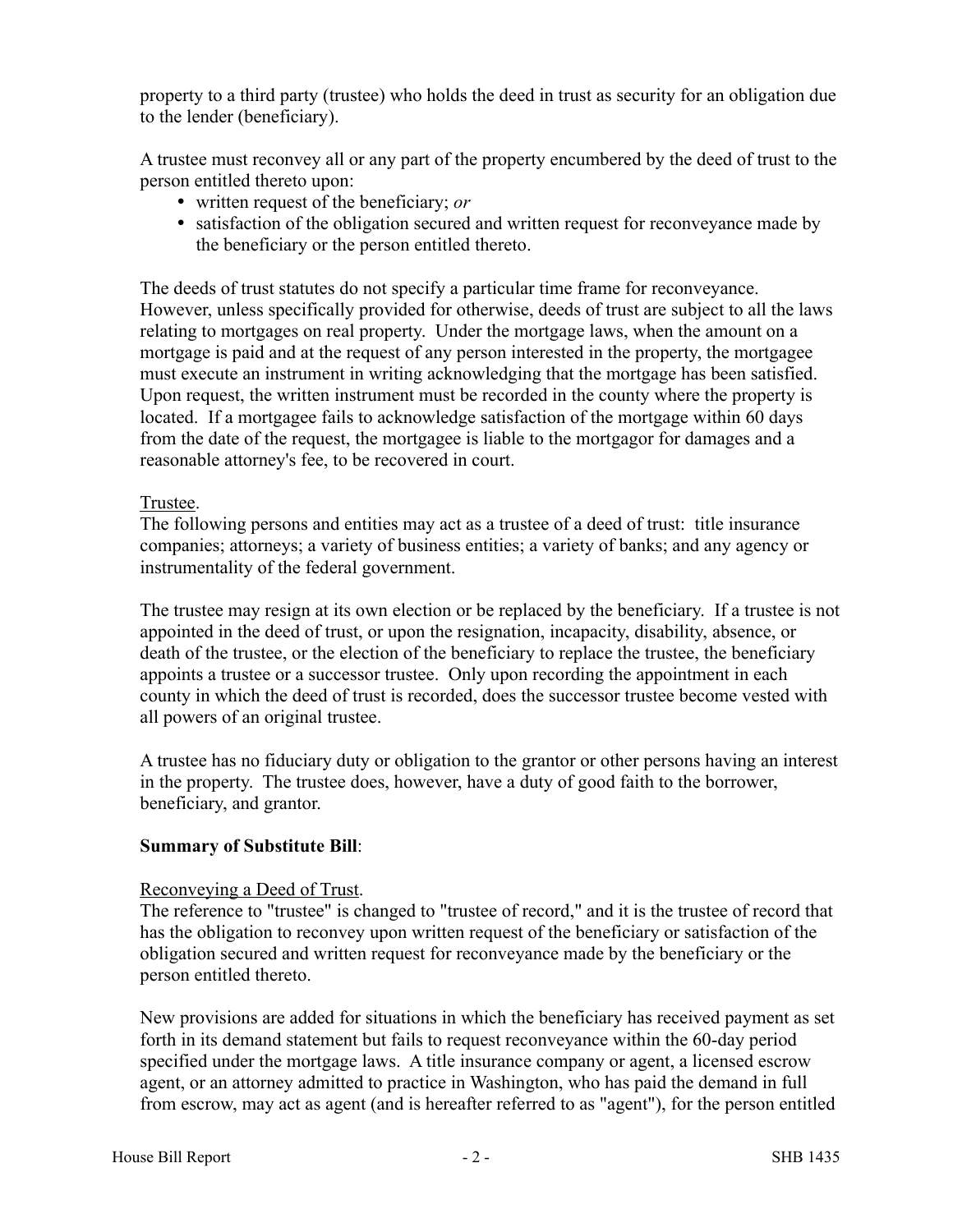to receive reconveyance. Upon receipt of notice of the beneficiary's failure to request reconveyance, the agent may submit proof of satisfaction and request the trustee of record to reconvey the deed of trust.

If the trustee of record is unable or unwilling to reconvey within 120 days following payment to the beneficiary per the beneficiary's demand statement, then the agent may record a notarized Declaration of Payment with each county auditor where the original deed of trust was recorded. The Declaration of Payment must:

- identify the deed of trust, including the original grantor, beneficiary, trustee, loan number if available, and the recording number and date;
- state the amount, date, and name of the beneficiary and means of payment; and
- include a declaration that payment tendered was sufficient to meet the demand and that no written objections have been received.

A copy of the Declaration of Payment must be sent by certified mail to the last known address of the beneficiary and the trustee of record not later than two business days following the date the declaration is recorded. The beneficiary or trustee of record then has 60 days from the date of recording to record an Objection to Declaration of Payment. If no such Objection is recorded within 60 days following recording of the notarized Declaration of Payment, any lien of the deed of trust against the real property encumbered ceases to exist.

## **Appropriation**: None.

**Fiscal Note**: Not requested.

**Effective Date**: The bill takes effect 90 days after adjournment of the session in which the bill is passed.

### **Staff Summary of Public Testimony**:

(In support) Once a person pays off a mortgage, the deed of trust needs to be reconveyed. Without reconveyance, the lien remains. This bill will address those situations in which the mortgage has been repaid but the deed of trust has not been reconveyed. The approach taken is similar to that taken under the Uniform Commercial Code Article 9 that is applicable to secured transactions. In the title insurance business, it is not uncommon to have a situation when the lender is paid off but the reconveyance does not occur as it should. It is very frustrating and people get angry. What happens is that the beneficiary neglects to request reconveyance or the trustee simply fails to reconvey. This bill will provide a tool that can be used in that situation. Almost every state has a tool of some kind to deal with these situations. This has been a long term effort to get such a bill on which the various parties agree, and the perseverance of the sponsors is appreciated. Without such a tool, there is no way to force lenders to act other than to continually harass them, sometimes to no avail. This helps buyers and sellers.

(Opposed) None.